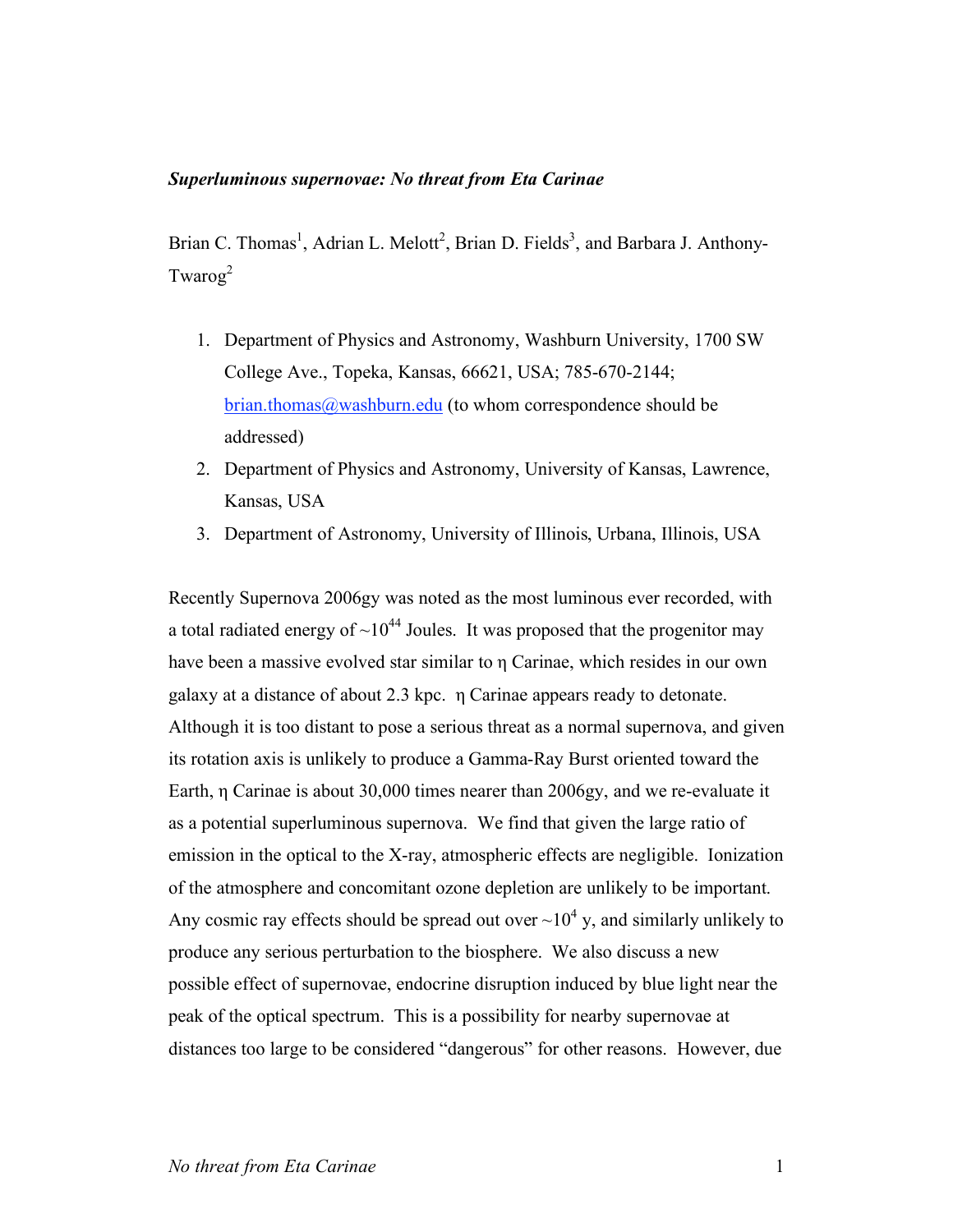to reddening and extinction by the interstellar medium, η Carinae is unlikely to trigger such effects to any significant degree.

**Keywords:** supernovae, atmosphere, ozone, radiation

#### **1. Introduction**

Supernova 2006gy was recently recorded, and is probably the most luminous such event ever observed (Ofek *et al.,* 2007; Smith *et al.,* 2007), about 100 times the optical luminosity of a typical Type II supernova over a longer duration. Smith *et al.* (2007) suggested that the object η Carinae, thought to be an evolved star of order 100 solar masses, may be very similar to the precursor of SN 2006gy. Recent work has suggested that most supernovae are not serious threats to the biosphere due to X-rays or cosmic rays unless they lie within about 10 pc distance (Gehrels *et al.,* 2003), and it has been suggested that a supernova went off at about 30-40 pc some 2.8 My ago (Knie *et al.,* 2004; Fields, 2004; however see Basu *et al.,* 2007) with no major mass extinction events, though possibly some climate perturbation. However, 2006gy is clearly an outlier, and with two orders of magnitude greater luminous energy than a normal supernova, some reconsideration is in order.

In this study we consider the possible effects of a SN2006gy-like event at the distance of  $\eta$  Carinae – 2.3 kpc (Smith, 2006). We look specifically at atmospheric effects of X-rays from the event, including ionization and subsequent changes in atmospheric constituents such as nitrogen oxides and ozone. We also consider possible effects of optical photons on terrestrial organisms. The potential effects of η Carinae producing a gamma-ray burst (GRB) were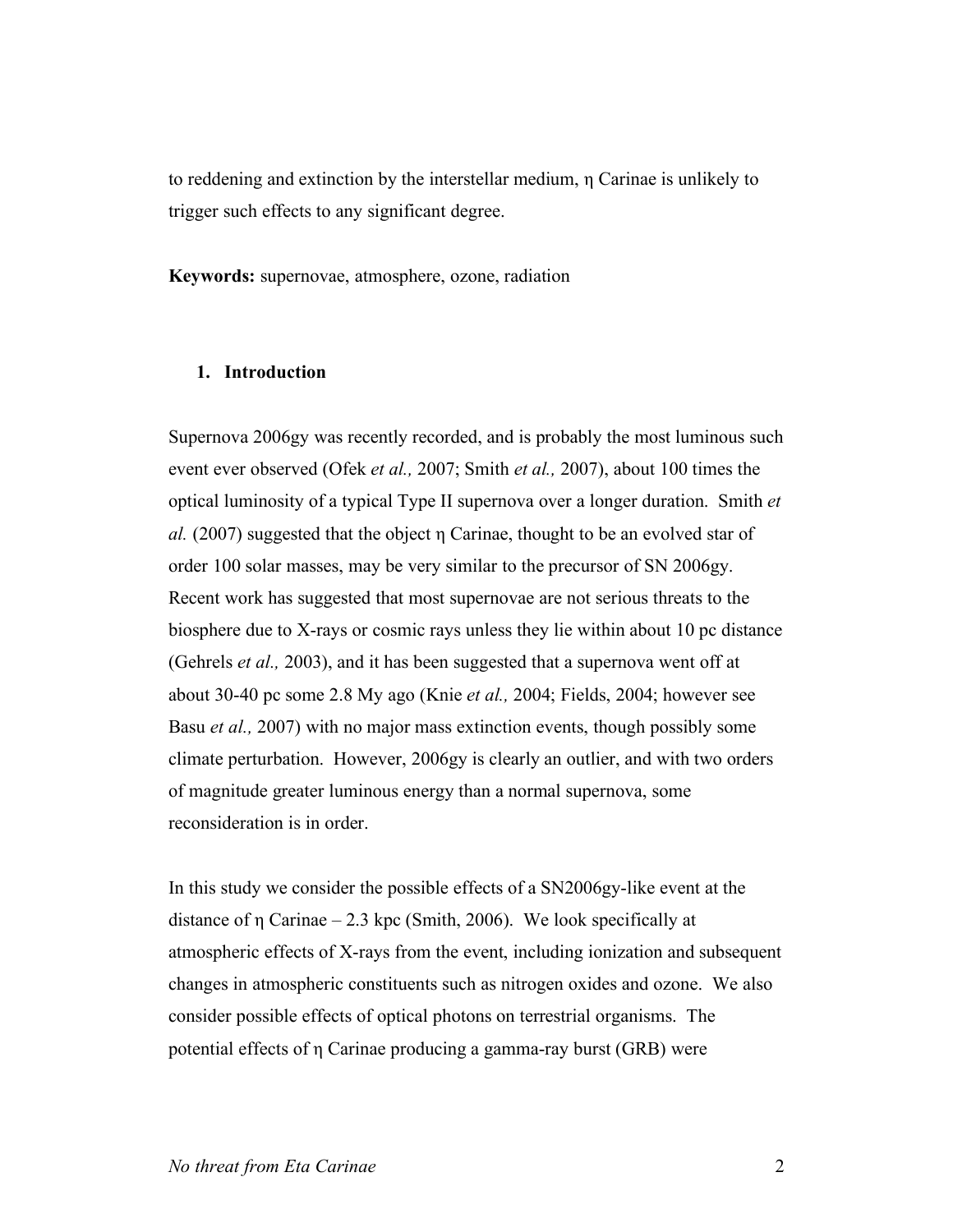considered by Dar and De Rujula (2002). However, as these authors also note, even if η Carinae does produce a GRB, the gamma emission is unlikely to be directed at the Earth. The rotation axis of η Carinae is inclined at about 41-42*°* to the line of sight (Smith, 2006). Given the strong probability that GRB emission would be beamed along the angular momentum axis, it is unlikely that any such emission would include the Earth. Cosmic rays from a GRB or supernova at η Carinae are also a possibility and are discussed below.

## **2. Methods**

Our strategy will be to model the effects of 2006gy as if it were at the distance of η Carinae, given their apparent similarity. As noted above, η Carinae is unlikely to affect the Earth as a GRB. We therefore treat it as a probable superluminous supernova.

Supernovae emit electromagnetic energy (γ), neutrinos (ν), propel a nonrelativistic blast shell of debris, and probably accelerate cosmic rays, primarily consisting of highly relativistic protons (Liegenfelter and Higdon, 2007; and references therein). Although most of the energy is emitted as ν's, their effect is negligible for any conceivable proximity (Karam, 2002a,b). Furthermore, the blast shell never propagates as far as the 2.3 kpc we are contemplating. Supernovae are a likely source of cosmic rays, but their propagation in the galaxy is essentially diffusive due to interaction of these charged particles with magnetic fields (Büsching *et al.,* 2005). Our galaxy probably averages about 3 supernovae per century; 2006gy is about 100 times the typical luminosity, but the diffusion would smear out cosmic ray arrival times over about  $10<sup>4</sup>$  years (Dermer and Holmes, 2005). Given the distance and diffusion time, even if the entire energy of the supernova were emitted as cosmic rays, the received energy flux would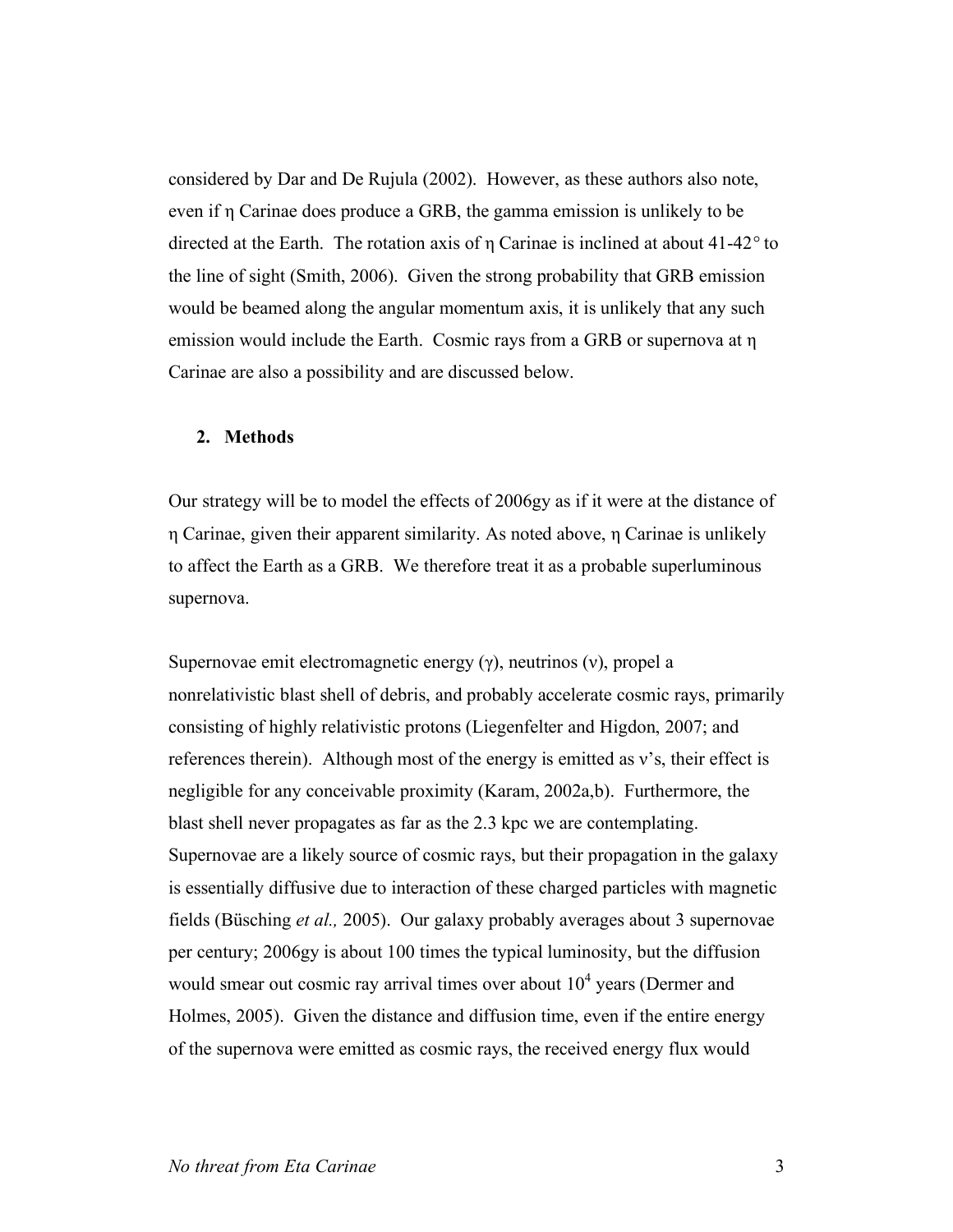only be of order  $10^{-9}$  J m<sup>-2</sup> s<sup>-1</sup>. Consequently, at that distance we would not expect a large perturbation in the cosmic ray background due to the event. It has been noted (e.g. Carslaw *et al.*, 2002) that changes in cosmic ray flux may affect climate through low-level cloud formation. While climate change could pose a threat, the connection is controversial (e.g. Sloan and Wolfendale 2007), and the change in flux is not likely to be large. We will model the effect of the X-ray photons alone.

We performed our modeling using the Goddard Space Flight Center twodimensional (latitude, altitude) time-dependent atmospheric model that has been used extensively to study the effects of solar flares, as well as supernovae and gamma-ray burst effects. We will describe the code only briefly, given accounts elsewhere (see Thomas *et al.,* 2005; Ejzak *et al.,* 2007; Thomas *et al.,* 2007; and references therein). There are 18 bands of latitude and 58 log pressure bands. The model computes atmospheric constituents in a largely empirical background of solar radiation variations, with photodissociation, and including winds and small scale mixing.

We have placed our source at latitude -60°, corresponding to the location of η Carinae 60*°* south of the celestial equator. We have timed the outbreak to occur at either of the equinoxes and assume 200 day duration. Given the nature of our conclusion, the time dependence is not important. Due to differences in photodissociation effects, these should be quite close to representing the minimum and maximum atmospheric chemistry perturbations. Reddening toward n Carinae is  $E(B-V) \sim 0.4$  to 0.5 (Davidson and Humphreys, 1997) which would correspond to an X-ray absorbing column of  $n_H \sim 2{\text -}2.6 \times 10^{-21}$  cm<sup>-2</sup> (Prendehl and Schmidt, 1995); this has X-ray absorbing effects (Yao *et al.,* 2006) that are negligible for our purposes.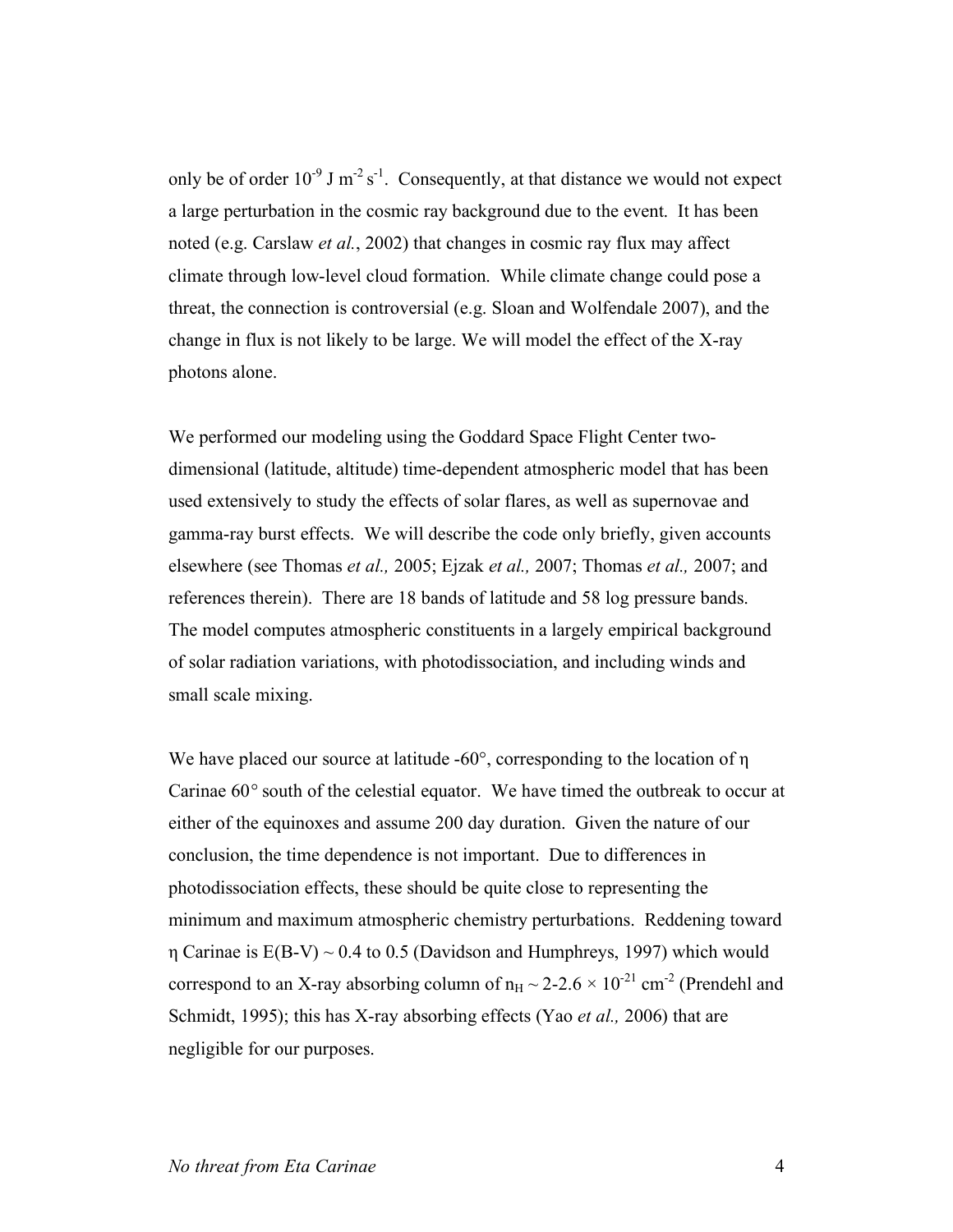Atmospheric ionization is computed in a separate off-line code and then used in the atmospheric model as a source of nitrogen oxides (denoted  $NO<sub>v</sub>$ ; most importantly  $NO$  and  $NO<sub>2</sub>$ ). For these computations we adopt a Raymond-Smith thermal plasma spectrum with  $kT = 1$  keV in order to approximate the X-ray photon flux spectrum (following the procedure described in Smith *et al.,* 2007). The luminosity spectrum has the form

$$
\frac{dL_x}{dE} = L_0 e^{-E/kT}
$$

where  $E$  is the photon energy. The total luminosity in the X-ray between 0.5 and 2 keV as given in Smith *et al.* (2007) is  $L_x = 1.65 \times 10^{32}$  J s<sup>-1</sup>. Integrating over this band we determine the value of  $L_0$  to be 3.50 x  $10^{32}$  J s<sup>-1</sup> keV<sup>-1</sup>.

We have not included the unobserved shock breakout X-rays which we estimate to be about  $10^{40}$  J at an equivalent temperature of 0.3 keV. Although this is greater than the integrated X-ray energy from the extended emission, it is even softer photons which we know have less effect on the atmosphere (Ejzak *et al.,* 2007). In addition, they may have been almost totally absorbed and/or downscattered by the robust circumstellar medium of such an object (Davidson and Humphreys 1997), the mass of which has been estimated as 12.5 solar masses (Smith *et al.*, 2003).

The differential photon flux spectrum is then given by

$$
\frac{dN}{dE} = AE^{\alpha}e^{-E/kT}
$$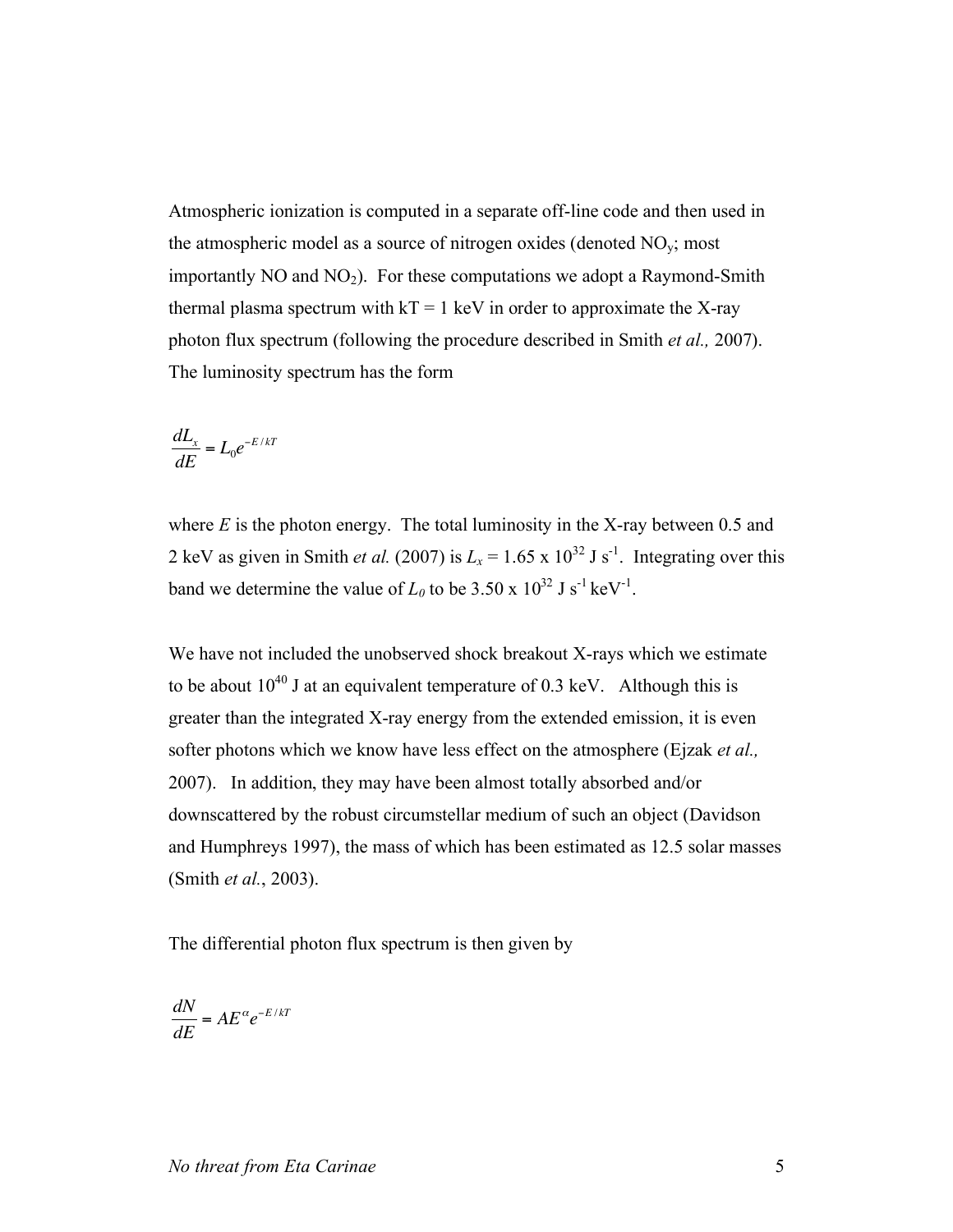where  $\alpha = -1.0$  and  $A = L_0/(4\pi D^2)$  is the flux constant for the event at distance D in centimeters. (L<sub>0</sub> is converted from J s<sup>-1</sup> keV<sup>-1</sup> to s<sup>-1</sup> to yield units for dN/dE of number of photons  $\text{cm}^{-2} \text{ s}^{-1} \text{ keV}^{-1}$ .)

Following the procedure used by our group in modeling GRBs, the photon flux in each energy bin in the range 0.1 to 10 keV is obtained by integrating the above spectrum for that bin. The photon flux is propagated through a standard atmosphere (adjusted for appropriate latitude and time when input to the atmospheric model) and is attenuated with altitude by an exponential decay law with energy-dependent coefficients taken from a lookup table. This data is taken from Plechaty *et al.* (1981) in the range 0.1 to 1 keV and from the NIST XCOM database (Berger *et al.,* 2005) in the remainder of the range to 10 keV (see Ejzak *et al.,* 2007 for a more detailed discussion). Finally, the atmospheric ionization rate is determined from the photon energy flux in a given altitude layer divided by 35 eV, the average energy required to produce one ion pair in air (Porter *et al.,* 1976). A more detailed discussion of this procedure is given in Thomas *et al.* (2005).

Photons with sufficient energy ionize and dissociate molecules in the atmosphere. The dominant effect is the resultant synthesis of various oxides of nitrogen. Two of these,  $NO$  and  $NO<sub>2</sub>$ , persist in the atmosphere for years, and catalyze the destruction of ozone  $(O_3)$ . Stratospheric ozone absorbs strongly in the UVB (280-315 nm) thus protecting the biosphere from damaging radiation. UVB is implicated in a wide variety of severe biological damage, including to phytoplankton, which lie at the base of the food chain in the oceans. Other effects, such as nitrate deposition at the surface and reduced solar irradiation due to absorption by NO<sub>2</sub> are less significant (Melott *et al.,* 2005), so we will first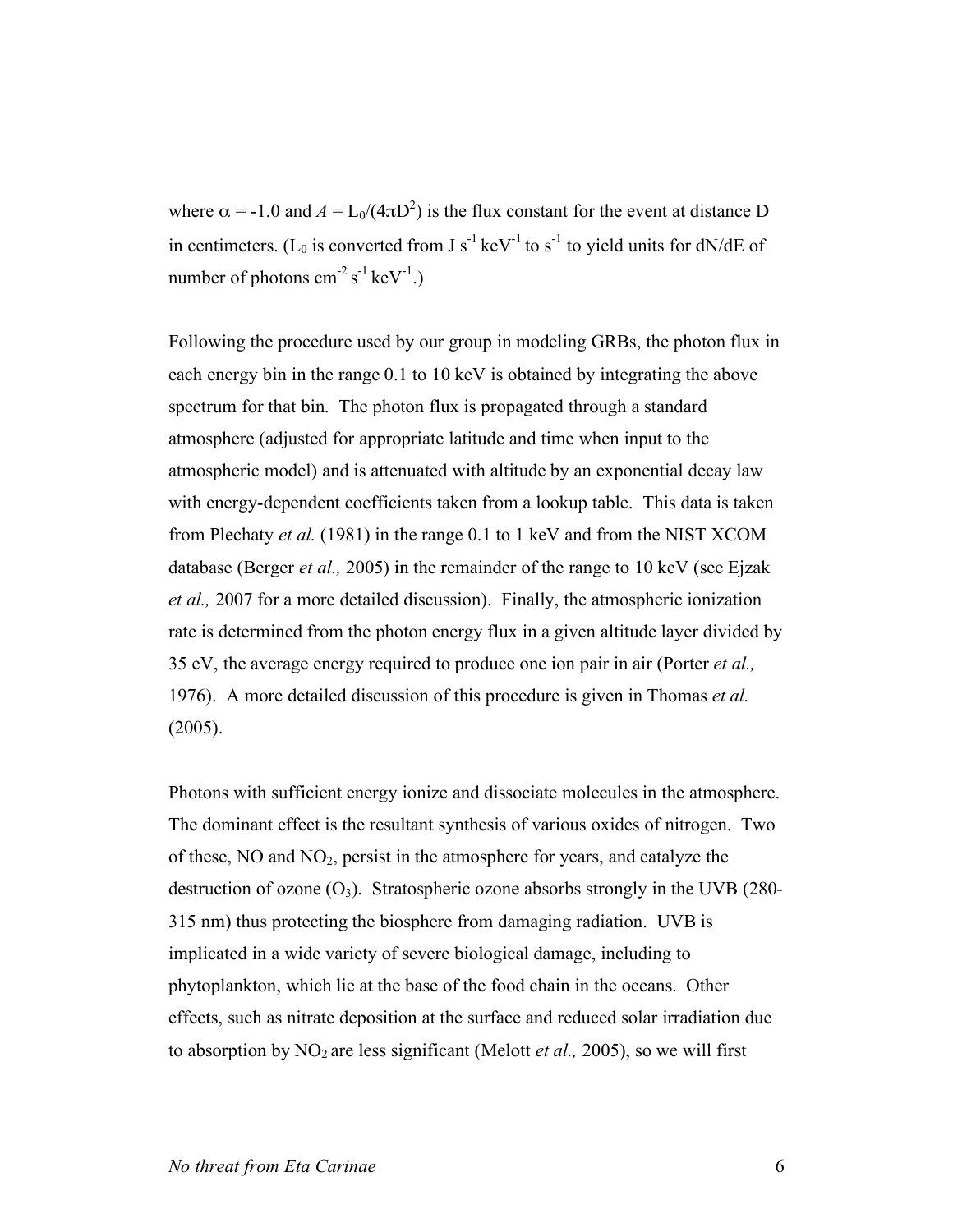examine ozone depletion as a consequence of X-ray emission from our model superluminous supernova.

It is worth noting that η Carinae currently emits hard X-rays (Corcoran *et al.*, 1998; Hamaguchi *et al.*, 2007). However, the received fluence is about  $5 \times 10^{-7}$  J m<sup>-2</sup>, which is approximately 11 orders of magnitude too small to produce significant atmospheric effects (Thomas *et al.*, 2005, Ejzak *et al.*, 2007).

## **3. Simulation results**

We find minimal atmospheric effects due to the supernova X-rays received. Atmospheric ionization is limited to altitudes above about 70 km and the maximum volume ionization rate is about 0.01 ions  $cm^{-3}$  s<sup>-1</sup>. We have modeled effects for an event at the equinoxes in late March and late September. We have examined changes in nitrogen oxides  $(NO<sub>v</sub>)$  and ozone  $(O<sub>3</sub>)$  and find somewhat greater changes for the March case. Maximum change in these constituents occurs about three months after the start of the event for the March case, and about eight months after for the September case. In both cases the changes in atmospheric constituents are limited to altitudes above about 50 km and latitudes southward of about -40°. Changes in constituents extend to altitudes below that of the direct ionization due to downward transport. However, the changes are confined to altitudes well above the stratosphere and so have almost no impact on total column ozone.

Changes in  $NO<sub>y</sub>$  and  $O<sub>3</sub>$  can be examined in several ways. We compare values for a model run that includes ionization from the supernova X-rays to a run without this perturbation. From the point of view of an observer on the ground, column density changes are the most important, especially when considering changes in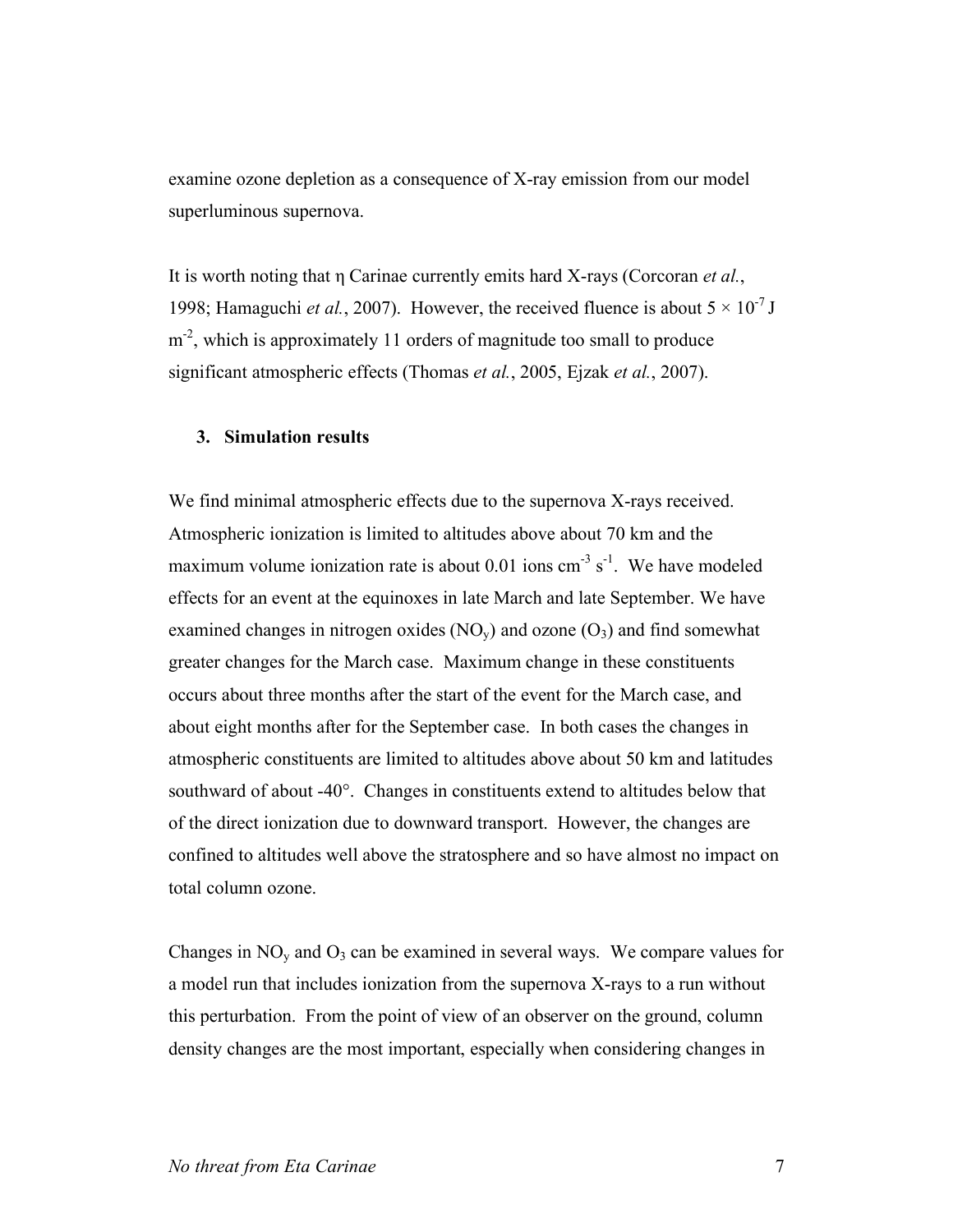$O_3$ . We find globally averaged decrease in column density of  $O_3$  of about 1 part per million at most (March case). The fractional change in column density  $O_3$  at specific latitudes is about  $10^{-4}$  at maximum (over latitude -85 $^{\circ}$ , for the March case).

We have also examined changes in constituent number density at specific locations in altitude and latitude, at times when the effects are at a maximum. Three months after the start of the event in late March, NOy has *increased* by about 67% maximum, at an altitude of about 85 km and latitude of -85*°* (see Figure 1). The maximum  $O_3$  *decrease* for this case is in the same region and is about 1.4% (see Figure 2). Similar but somewhat smaller changes are found about eight months after the start of the event in late September, with an increase in NO<sub>y</sub> of about 10% and a decrease in  $O_3$  of about 0.4%.

Differences in timing and magnitude of these changes for the events in March and September are due to differences in the presence and intensity of sunlight at high southern latitudes at different times of year. The ionization is almost completely contained within the southern hemisphere and atmospheric transport concentrates the nitrogen oxides produced to high southern latitudes fairly quickly. The absence of sunlight enhances the efficiency of ozone depletion by  $NO<sub>v</sub>$ compounds due to the lack of competing photolytic reactions. In particular, for the March case the event occurs at the start of south polar fall and so sunlight is becoming less intense in subsequent months, allowing greater and more rapid depletion. Conversely, for the September case the event occurs at the start of south polar spring and maximum depletion is "delayed" until about eight months later. In addition, since the event lasts just over six months and south polar night is setting in just after the event has ended, the atmosphere has started to recover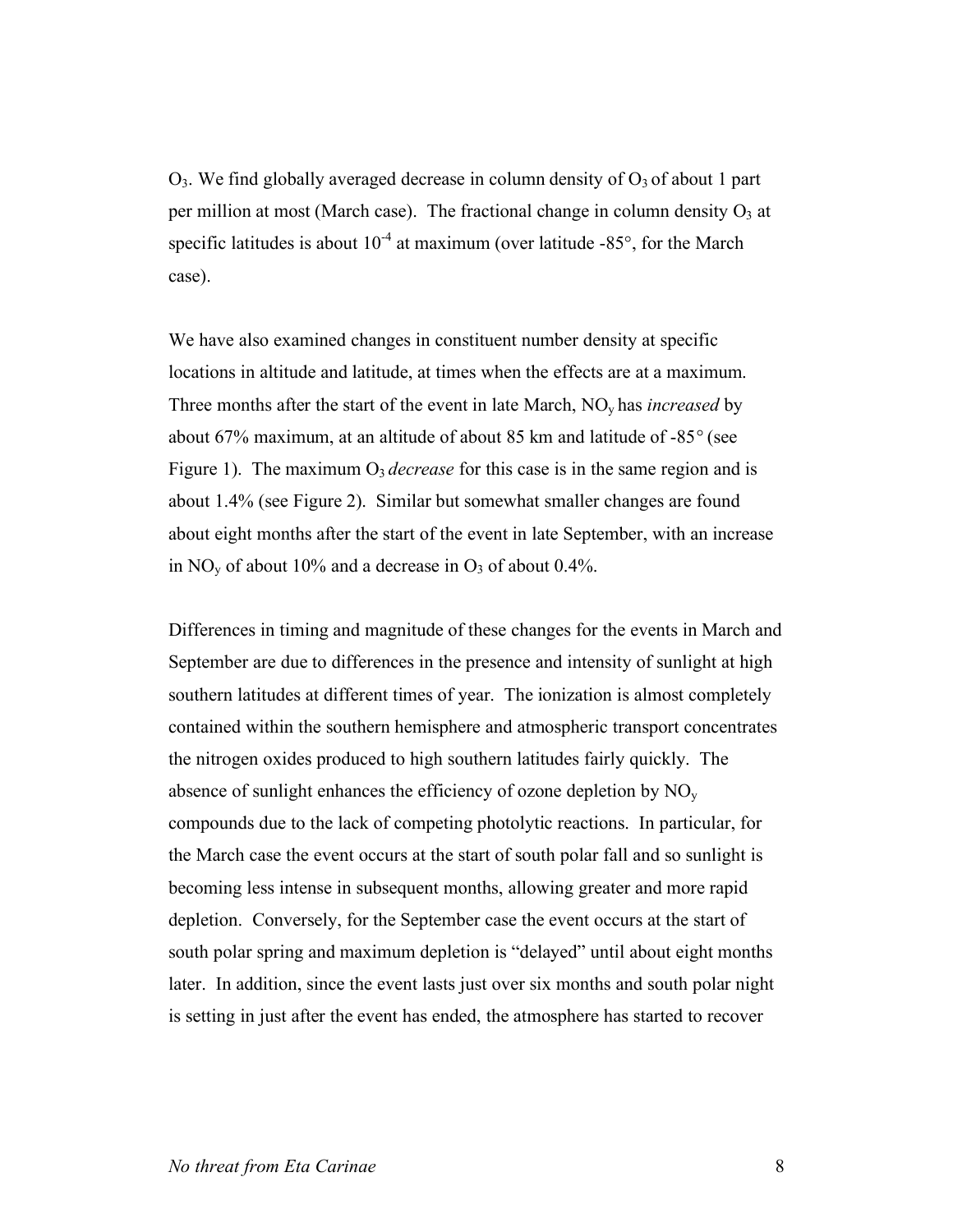(by removing  $NO<sub>v</sub>$  compounds) and therefore the overall ozone depletion is less severe.

It is important to note that SN 2006gy was unusually X-ray faint, as much as 1000 times fainter than might be expected. In order to more securely assess the potential threat from η Carinae producing an analogous event, we have also modeled the atmospheric effects for an event with the same characteristics but 1000 times greater X-ray luminosity. We find that the atmospheric effects are larger, as would be expected. However, the maximum reduction in column density  $O_3$  at a given latitude and time is only about 1.5%. This is smaller than the current globally averaged depletion in  $O<sub>3</sub>$  column density of a few percent (WMO, 2003). This case should represent an upper limit on the likely X-ray luminosity – we therefore conclude that even this extreme case would not constitute a significant threat.

The fact that we did not include time dependence of the X-ray emission and did not include any possible effect of X-rays at shock breakout probably together introduces a factor of 2 uncertainty into the total atmospheric ionization, since it scales less than linearly with fluence (Thomas *et al.,* 2005; Ejzak *et al.,* 2007). Given the nature of our results, this is unimportant.

The unusually low X-ray luminosity of SN 2006gy combined with its unusually high optical luminosity motivates more attention to possible effects of optical photons, which follows.

## **4. Effects of optical photons**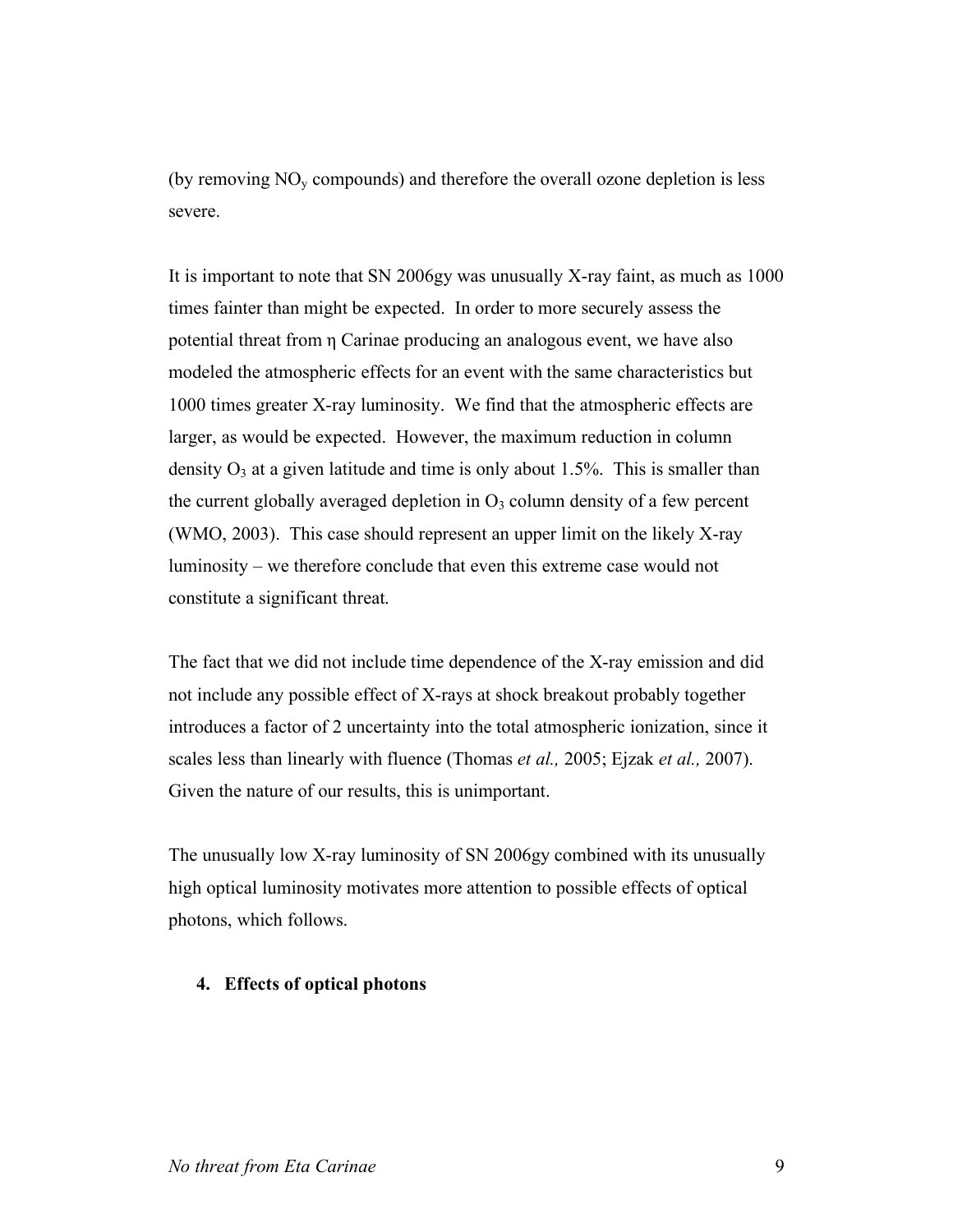One cannot dismiss the effect of optical photons, even though they do not ionize the atmosphere. The optical spectrum of SN 2006gy peaked at about 400 nm, in the blue. This is important in considering the effects of optical photons, because there are strong indications that even short-time exposure to low levels of shortwavelength optical light  $(\sim 450 \text{ nm})$  can strongly affect the human endocrine system (Cajochen *et al.,* 2004), as well as that of other mammals (e.g. Sinhasane and Joshi, 1998; Aral *et al.,* 2006). This is a known risk factor for mood disorders (Nurnberger *et al.,* 1988) and more significantly, probably via melatonin suppression, cancer (Reiter *et al.,* 2006). Melatonin suppression can also contribute to insomnia, a risk factor for infection, although effects on the immune system are not confined to mammals (Shirasu-Hiza *et al.,* 2007). For a review, see Brainard and Hanifin (2005).

With a luminosity of about  $3 \times 10^{37}$  J s<sup>-1</sup>, about 0.5 mW m<sup>-2</sup> could irradiate the Earth's surface for several months over much of the southern hemisphere. This is well below the brightness of the full Moon, but is much more strongly peaked in the blue, and can be compared with values used in some biological studies of light pollution (for a capsule review see Reiter *et al.,* 2006). The reason for greater effectiveness of blue light is not known, but evidence points to a non-rod, noncone photoreceptor (Thapan *et al.,* 2001). However, there is about 1.7 magnitude of visual extinction between here and η Carinae (Davidson and Humphreys 1997), which would reduce the optical light intensity to about 20% of its initial value. Since the scattering of photons by interstellar dust is greater for short wavelengths, the blue component would be reduced even more than this. We estimate reduction to about 12% at 440 nm and 10% at 400 nm. Optical irradiation is therefore probably not important in this case, but we summarize some of the considerations below for future evaluation of effects of other nearby supernovae.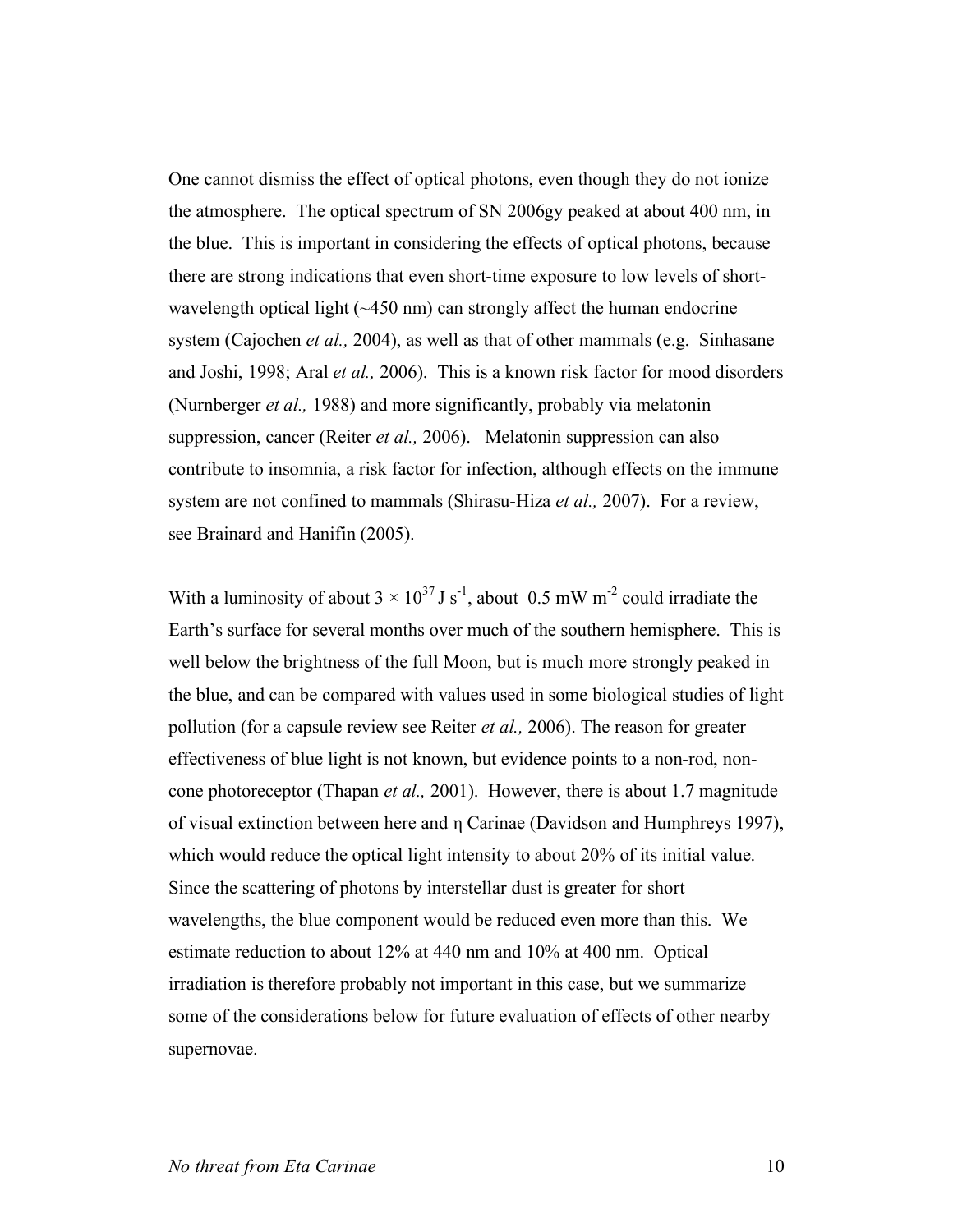Seasonal and latitudinal effects are important. Presumably for the optical effects, the object would have to be well above the horizon at night in order to affect sleeping animals. η Carinae could be well above the horizon at night for much of the southern hemisphere. For any observer south of about -30*°*, η Carinae is always above the horizon. The only large land masses that meet this criterion are Antarctica, New Zealand, and extreme southern Australia and South America. However, even at the equator, it would be 30° above the horizon at midnight part of the year: February-March. The photobiological effect would presumably be greatest then. The effect of blue optical photons has not been previously considered as an effect of supernovae or other astrophysical events on terrestrial lifeforms. Both the atmospheric chemistry effects of ionizing photons and the optical effects have a seasonal and latitudinal component which modulates the probable biological effects.

For a nearer supernova, this seasonal interaction between ionization and photobiological effects might be an additional new consideration in evaluating their probable biological impact. Furthermore, with smaller distances, reddening would be negligible. A more quantitative estimate can be used with a threshold around 0.1 W m<sup>-2</sup> (Brainard *et al.,* 1984) for "cool white" light, and an approximate luminosity of  $3 \times 10^{35}$  J s<sup>-1</sup> for a "typical" supernova, the biological threshold would be reached at about 30 pc, somewhat greater than distances for major conventional considerations of atmospheric ionization; an event at this distance would be expected roughly once per 20 My on average (Gehrels *et al.,* 2003). Clearly the effect of blue optical photons may be competitive, and needs to be added to the evaluation of possible effects of "generic" supernovae on the biosphere.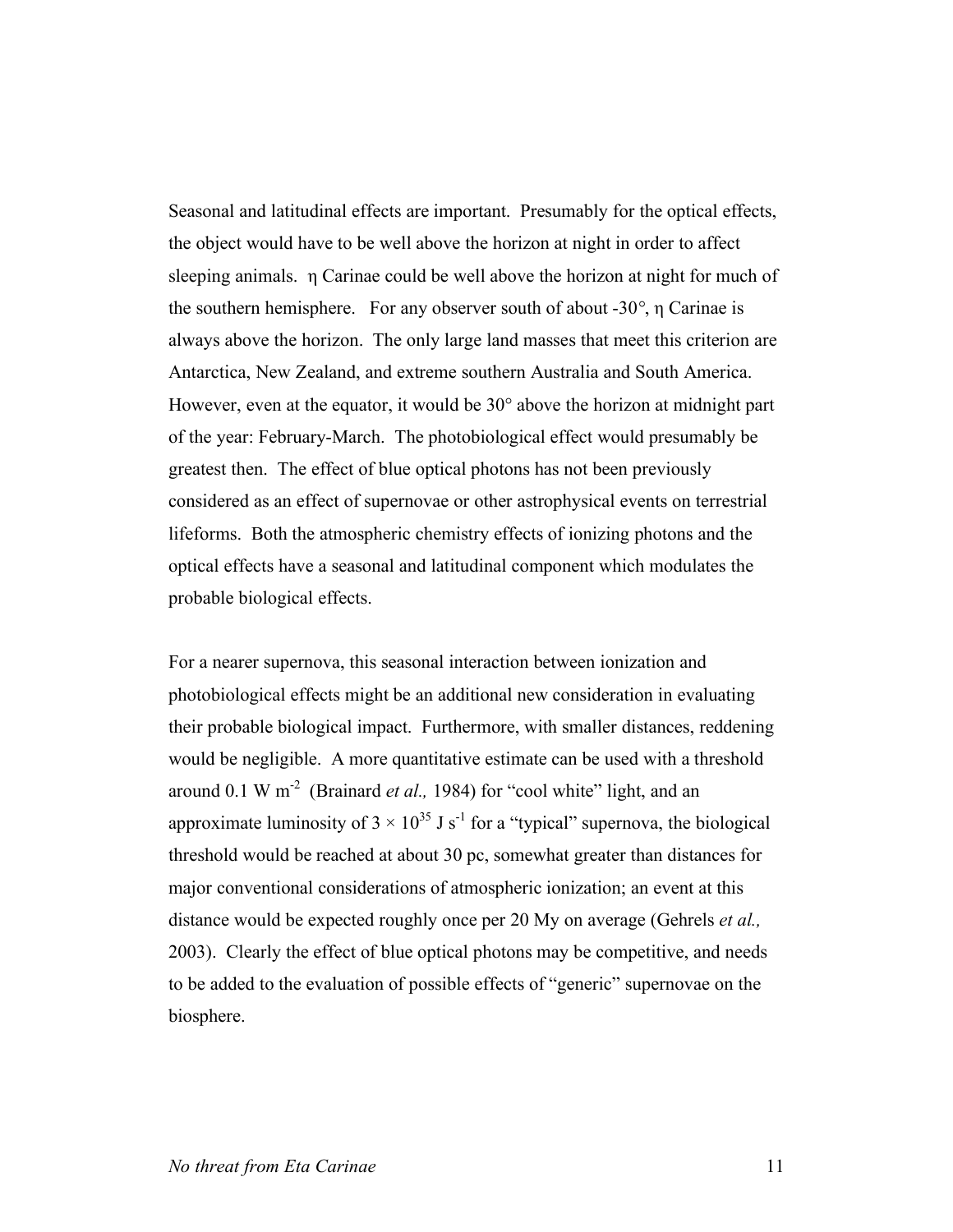It is possible that UV emission from such a supernova could be important at the Earth's surface, especially UVA, which is not strongly blocked by ozone. However, for the case we are considering here, any UV emission from η Carinae would be strongly attenuated by the circumstellar medium. Therefore, we do not expect any significant UV irradiation from the supernova event itself and have not considered any such effects.

## **4. Discussion**

It is interesting to estimate how close a SN 2006gy-like event would have to be to induce serious, extinction-level atmospheric effects due to the keV X-rays. Using guidelines developed by Ejzak *et al.* (2007), we estimate that for keV photons, deposition of about 1 MJ  $m^{-2}$  would be needed for about one-third depletion of atmospheric ozone, the catastrophic level. Such an event would need to be about 0.3 pc away—extremely unlikely to occur in the lifetime of the Earth. This relatively short required distance is a consequence of the very soft X-ray spectrum of SN 2006gy, which we have assumed for an event at η Carinae as well. A soft X-ray spectrum reduces the intensity of atmospheric effects since the photons have a larger cross section and interact high in the atmosphere, well above the protective ozone layer in the stratosphere. Ozone depleting compounds produced at these high altitudes are largely destroyed by photolysis before they can be transported downward. It is possible that the X-ray spectrum could be harder for an SN 2006gy-like event. A much harder X-ray spectrum would change this distance to perhaps a few parsecs – still rather unlikely. If we consider the optical component, an event at about 3 pc would begin to exceed 10% of solar luminosity. Therefore, for an event within a few parsecs the optical luminosity could, depending on the hardness of the X-ray spectrum, have much more important consequences.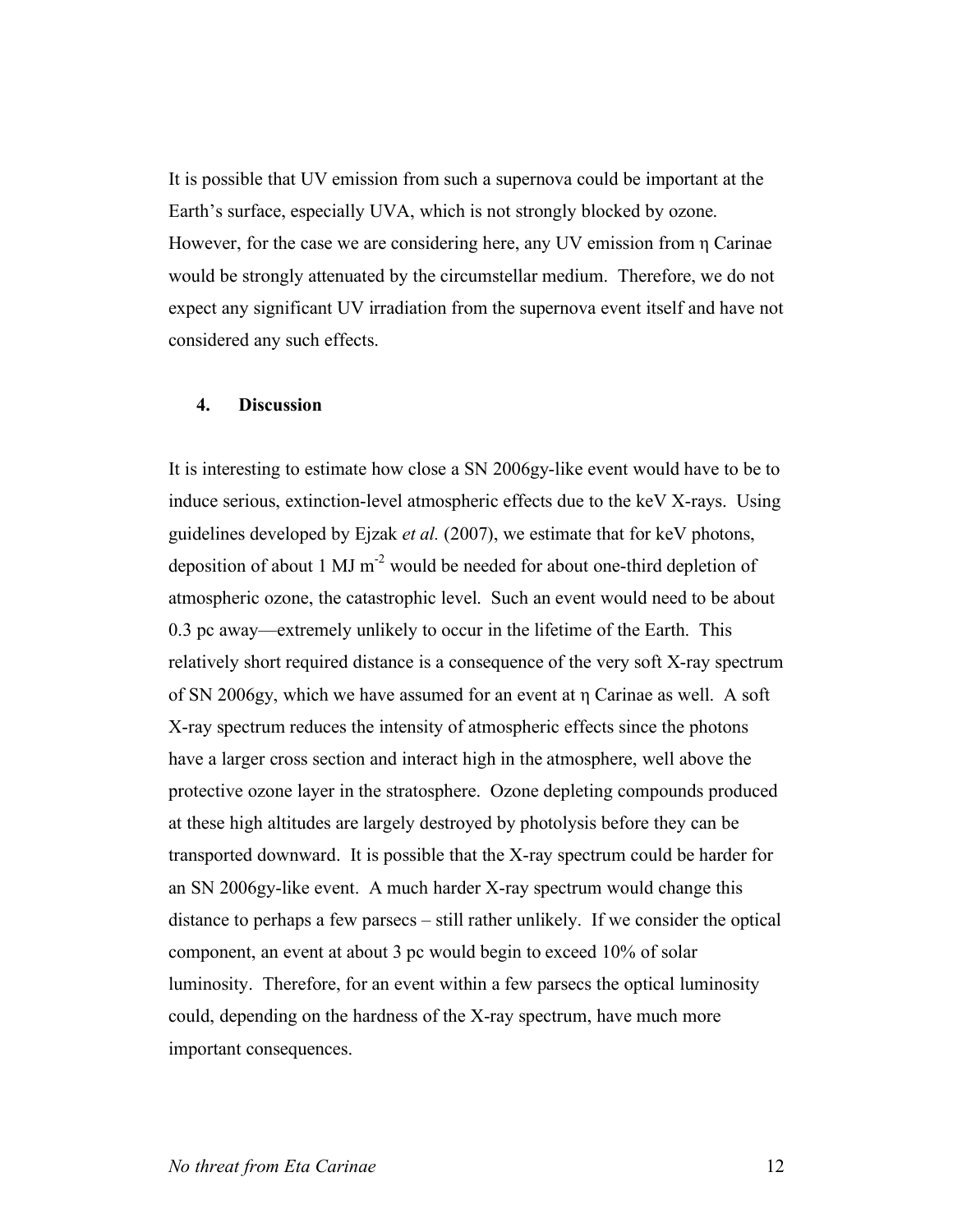We have two important conclusions: (1) According to our estimates, η Carinae is not likely to have any serious impacts on the terrestrial biosphere, even if it emerges as a superluminous supernova, an analog of SN 2006gy. (2) For ordinary supernovae, the endocrine disruptive effects of blue light may be a dangerous effect for some terrestrial animals over a large part of the globe with an average frequency of 20 million years. This possible effect needs further study.

## **5. Acknowledgments**

We acknowledge a Washburn University Small Research Grant, as well as support from NASA Astrobiology: Exobiology and Evolutionary Biology Program under grants number NNG04GM14G and EXB030000031. We thank Arlin Crotts and Marc Sher for valuable personal communications. We also thank Nathan Smith and two anonymous referees for helpful comments.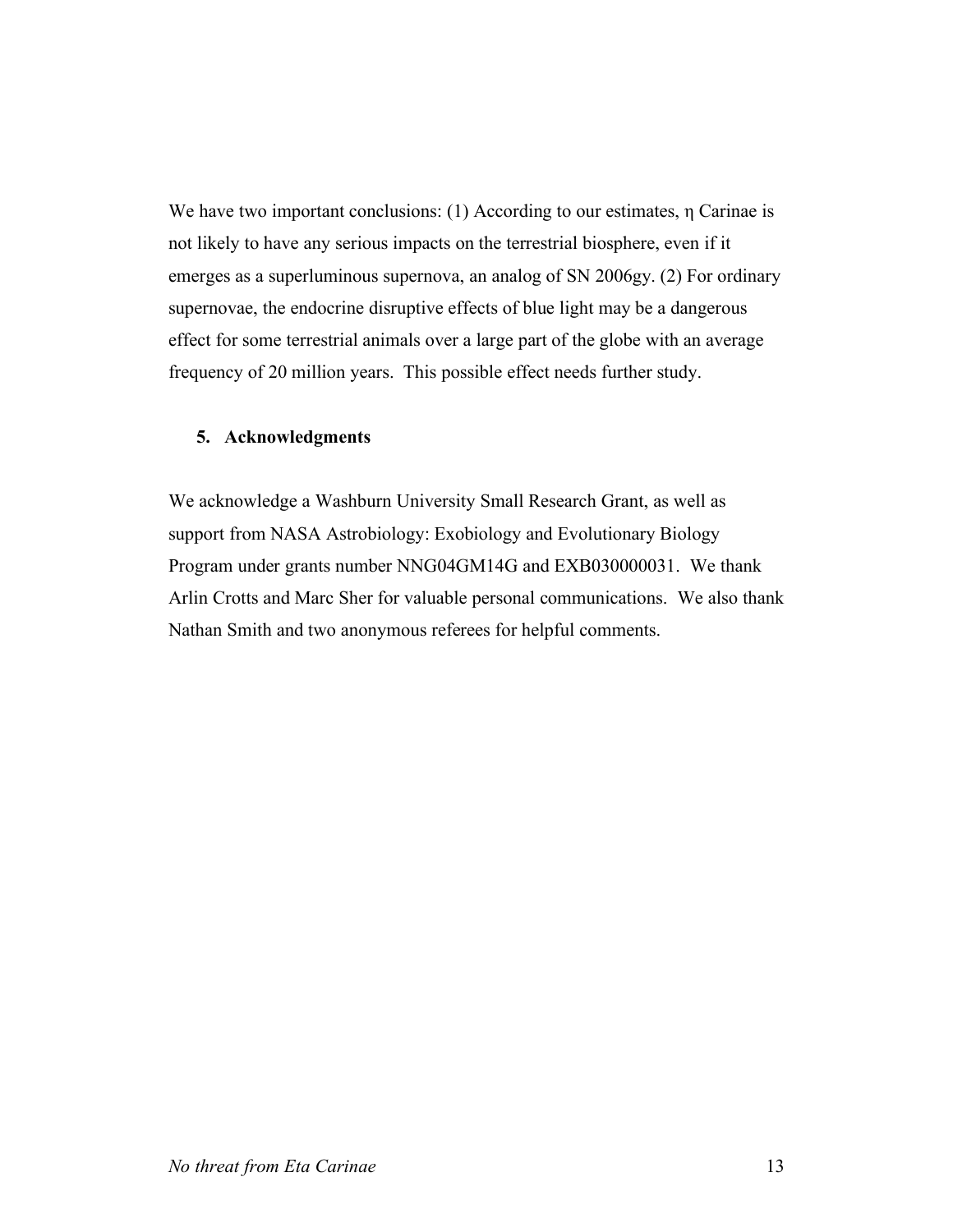#### **References**

Aral, J. *et al.* (2006) Response of the Pineal Gland In Rats Exposed to Three Different Light Spectra of Short Periods, *Turk. J. Anim. Sci.* 30, 29-34.

Basu, S., Stuart, F.M., Schnabel, C., and Klemm, V. (2007) Galactic-Cosmic-Ray-Produced <sup>3</sup>He in a Ferromanganese Crust: Any Supernova <sup>60</sup>Fe Excess on Earth? *Phys. Rev. Lett.* 98, 141103, doi: 10.1103/PhysRevLett.98.141103

Berger, M.J. *et al.* (2005) XCOM: Photon Cross Section Database, Version 1.3 (Gaithersburg: NIST), http://physics.nist.gov/xcom

Brainard, G.C. *et al.* (1984) The Influence of various irradiances of artificial light, twilight, and moonlight on the suppression of pineal melatonin content in the Syrian Hamster, *J. Pineal Research* 1, 105-119.

Brainard, G.C. and Hanifin, J.P. (2005) Photons, Clocks, and Consciousness, *J. Biological Rhythms* 20, 314-325. DOI: 10.1177/0748730405278951

Büsching, I. *et al.* (2005) Cosmic-Ray Propagation Properties for an Origin in Supernova Remnants, *Astrophys. J.* 619, 314-326. doi: 10.1086/426537

Cajochen, C. *et al.* (2004) High Sensitivity of Human Melatonin, Alertness, Thermoregulation, and Heart Rate to Short Wavelength Light, *J. Clinical Endocrinology & Metabolism* 90, 1311-1316. doi:10.1210/jc.2004-0957

Calzavara, A.J. and Matzner, C.D. (2004) Supernova properties from shock breakout X-rays, *MNRAS* 351, 694-706.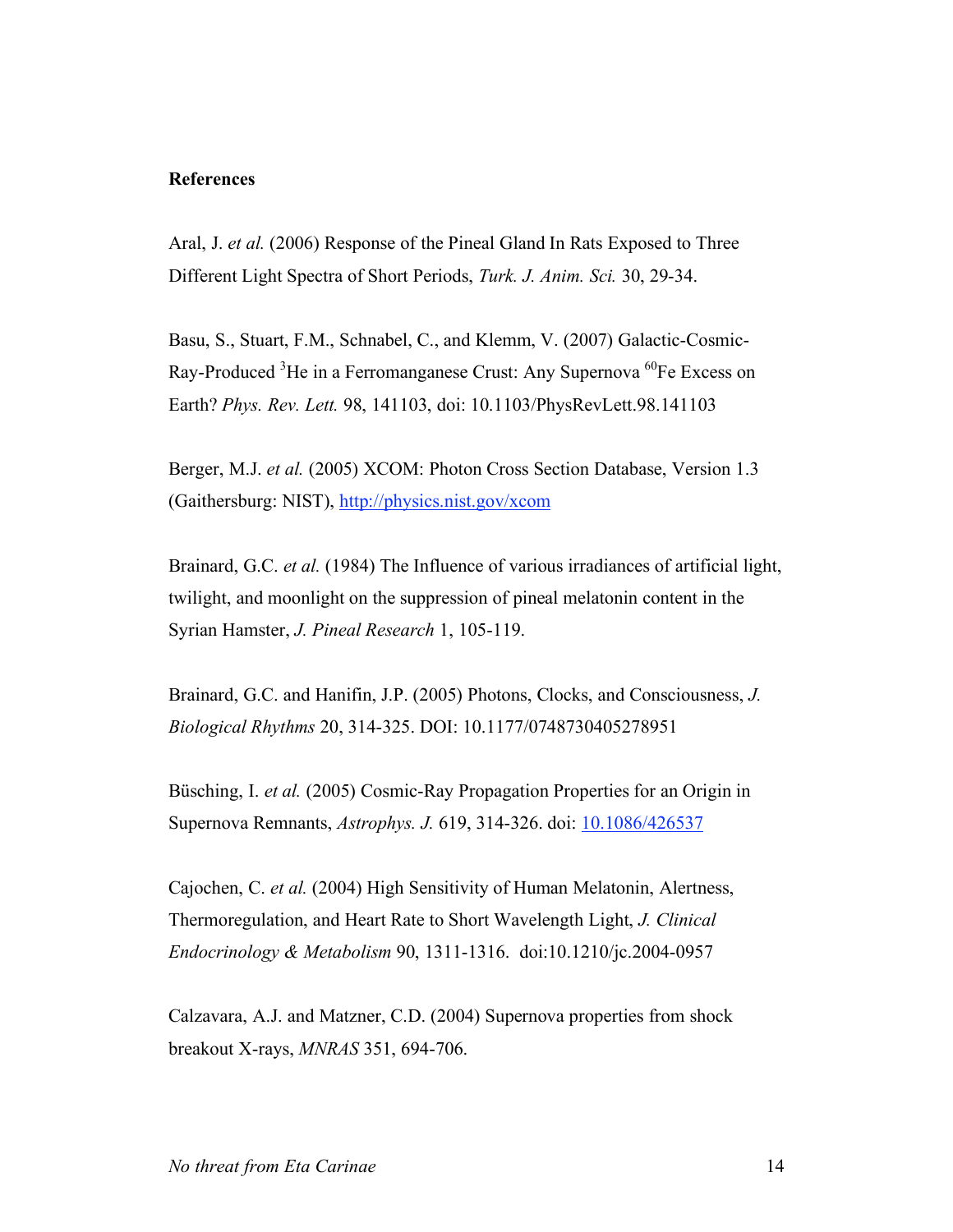Carslaw, K.S. *et al.* (2002) Cosmic rays, Clouds, and Climate, *Science* 298, 1732- 1737.

Corcoran, M.F., Petre, R., Swank, J.H. and Drake, S.A. (1998) The ASCA X-Ray Spectrum of η Carinae, *Astrophys. J.* 494, 381-395.

Dar, A. and De Rujula, A. (2002) The threat to life from Eta Carinae and gammaray bursts, in *Astrophysics and Gamma Ray Physics in Space*, ed. A. Morselli and P. Picozza (Frascati Physics Series Vol. XXIV), pp. 513-523.

Davidson, K. and Humphreys, R.M. (1997) Eta Carinae and Its Environment, *Ann. Rev. Astron. Astrophys.* 35, 1-32.

Dermer, C.D. and Homes, J.M. (2005) Cosmic Rays from Gamma-Ray Bursts in the Galaxy, *Astrophys. J.* 628, L21-L24.

Ejzak, L.M., Melott, A.L., Medvedev, M.V., and Thomas, B.C. (2007) Terrestrial Consequences of Spectral and Temporal Variability in Ionizing Photon Events, *Astrophys. J.* 654, 373-384.

Fields, B.D. (2004) Live radioisotopes as signatures of nearby supernovae, *New Astronomy Reviews* 48, 119-123 doi:10.1016/j.newar.2003.11.017

Gehrels, N. *et al.* (2003) Ozone Depletion from Nearby Supernovae, *Astrophys. J.* 585, 1169-1176. doi: 10.1086/346127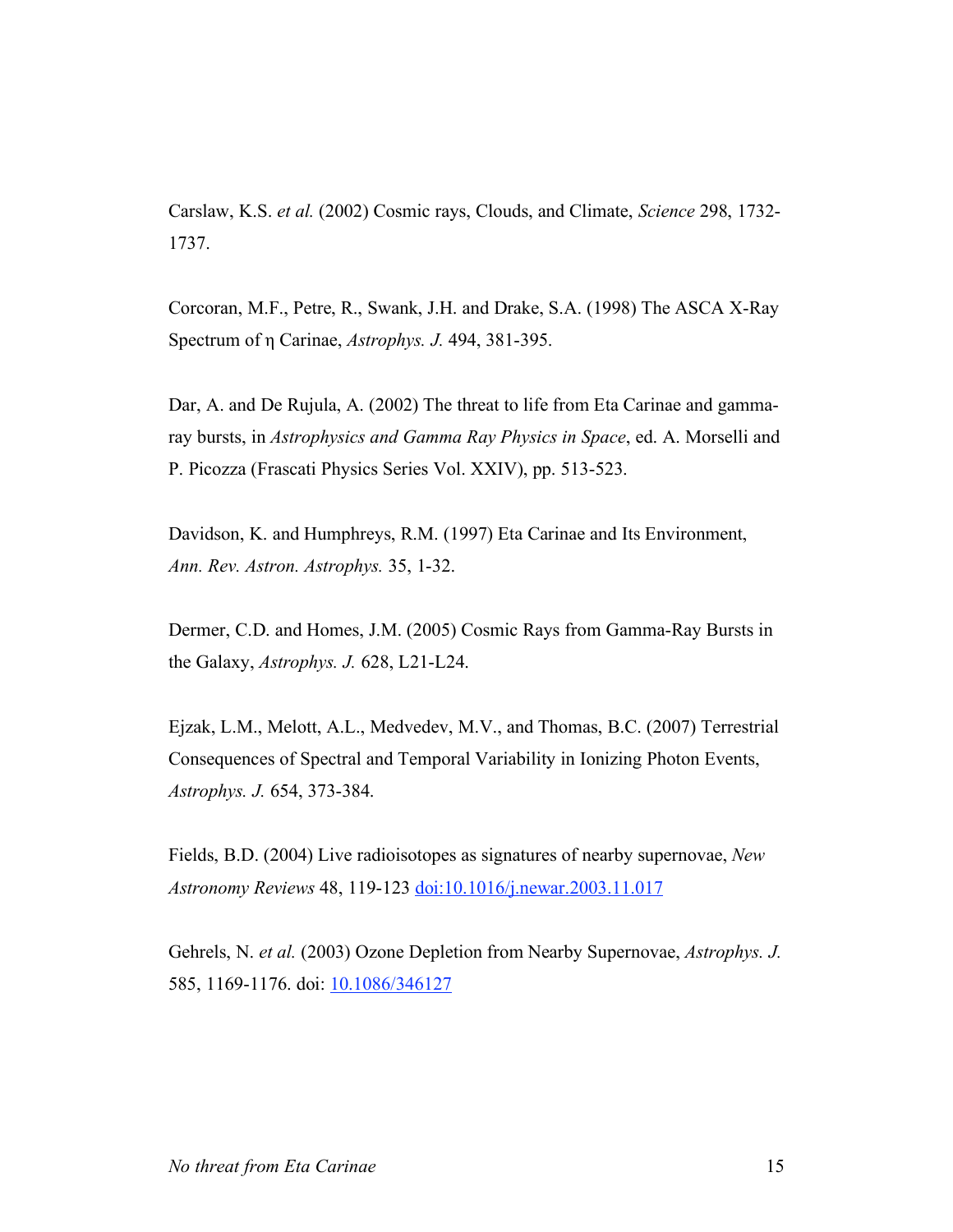Hamaguchi, K. *et al.* (2007) X-Ray Spectral Variation of η Carinae through the 2003 X-Ray Minimum, *Astrophys. J.* 663, 522-542.

Karam, P.A. (2002a) Gamma and neutrino radiation does from gamma ray bursts and nearby supernovae, *Health Physics* 82, 491-499.

Karam, P.A. (2002b) Terrestrial radiation exposure from supernova-produced radiactivities, *Radiation Physics and Chemistry* 64, 77-87.

Knie, K. *et al.* (2004) <sup>60</sup>Fe Anomaly in a Deep-Sea Manganese Crust and Implications for a Nearby Supernova Source, *Phys. Rev. Lett.* 93, 171103 doi:10.1103/PhysRevLett.93.171103

Ligenfelter, R.E. and Higdon, J.C. (2007) Cosmic Rays, Dust, and the Mixing of Supernova Ejecta into the Interstellar Medium in Superbubbles*, Astrophys. J.* 660, 330-335. doi: 10.1086/513420

Nernberger, J.I. *et al.* (1988) Supersensitivity to melatonin suppression by light in young people at high risk for affective disorder. *Neuropsychopharmacology* 1, 217-223.

Ofek, E.O. *et al.* (2007) SN 2006gy: An extremely luminous supernova in the galaxy NGC 1260, *Astrophys. J. Lett.* 659, L13-L16.

Pittard, J.M. (2003) Enigmatic Eta Carinae, *Astronomy & Geophysics* 44, 1.17- 1.22, doi:10.1046/j.1468-4004.2003.44117.x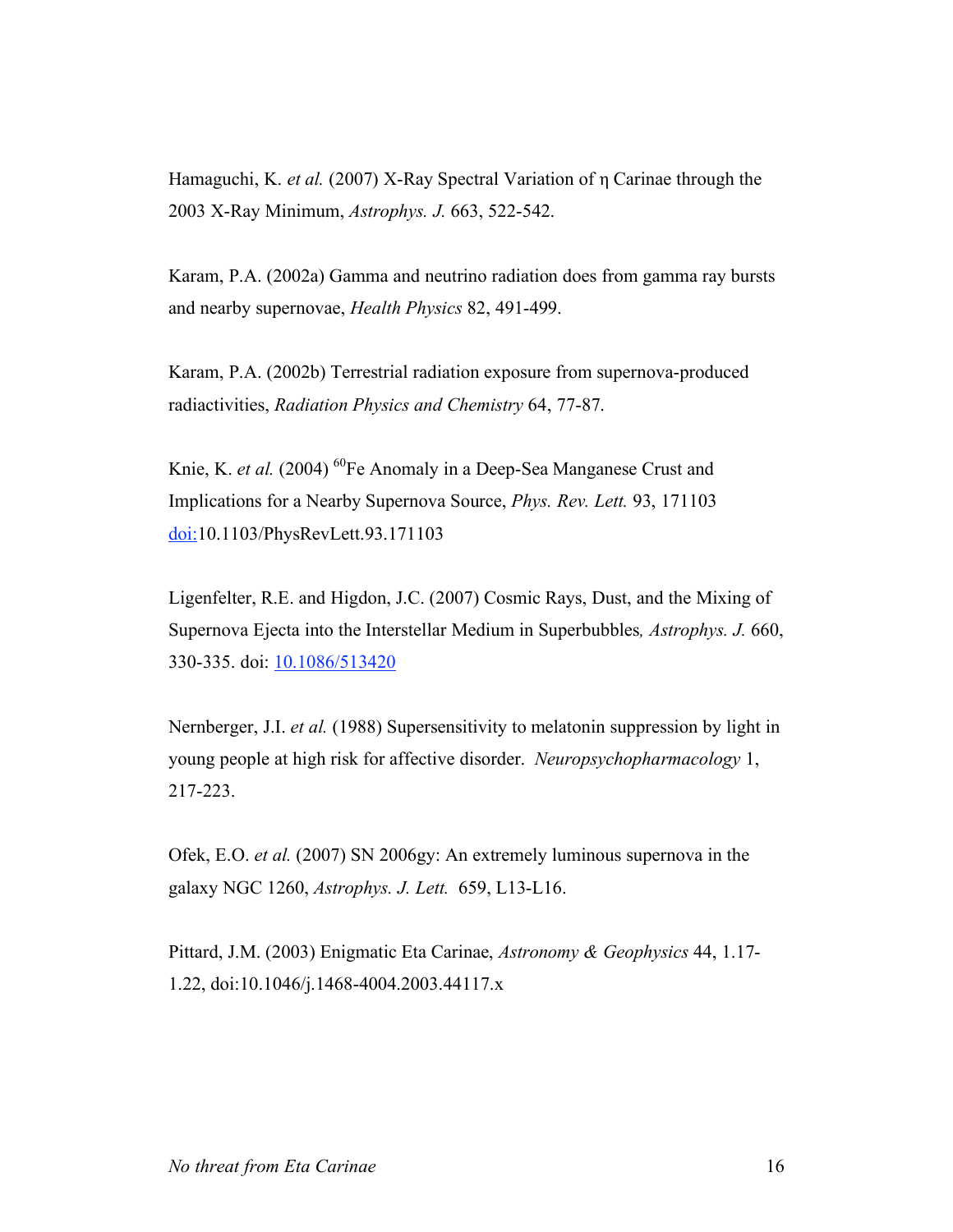Plechaty, E.F., Cullen, D.E., and Howerton, R.J. (1981) Tables and Graphs of Photon-Interaction Cross Sections from 0.1 keV to 100 MeV Derived from the LLL Evaluated-Nuclear-Data Library (Berkeley: LLNL)

Porter, H.S., Jackman, C.H., and Green, A.E.S. (1976) Efficiencies for production of atomic nitrogen and oxygen by relativistic proton impact in air, *J. Chem. Phys.* 65, 154-167.

Predehl, P. and Schmitt, J. H. M. M. (1995) X-raying the interstellar medium: ROSAT observations of dust scattering halos, *Astron. Astrophys.* 293, 889-905

Reiter, R.J., Gultekin, F., Manchester, L.C., and Tan, D.-X. (2006) Light Pollution, melatonin suppression, and cancer growth, *J. Pineal Res*. 40, 357-358.

Shirasu-Hiza, M.M., Dionne, M.S., Pham, L.N., Ayers, J.S., and Schneider, D.S. (2007) Interactions between circadian rhythm and immunity in Drosophila melanogaster, *Current Biology* 17, R353-R355. doi:10.1016/j.cub.2007.03.049

Sinhasane, S.V. and Joshi, B.N. (1998) Exposure to Different Spectra of Light, Continuous Light and Treatment with Melatonin Affect Reproduction in the Indian Desert Gerbil Meriones hurrianae (Jerdon), *Biological Signals and Receptors* 7, 179-187. DOI: 10.1159/000014543

Sloan, T. and Wolfendale, A.W. (2007) Cosmic Rays and Global Warming, submitted to 30<sup>th</sup> International Cosmic Ray Conference, preprint: http://arxiv.org/abs/0706.4294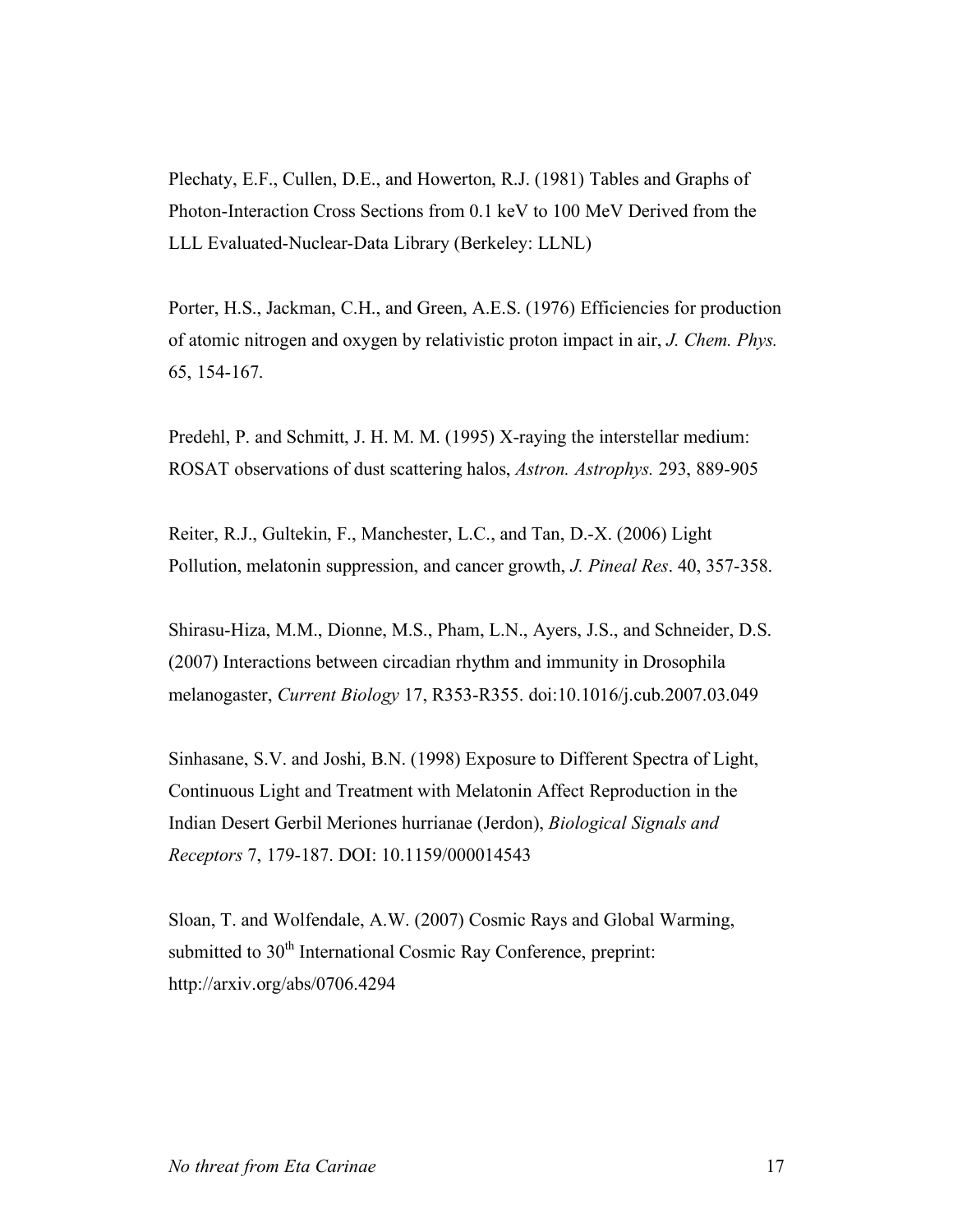Smith N, *et al.* (2003) Mass and Kinetic Energy of the Homunculus Nebula around η Carinae, *Astronomical J.* 125, 1458-1466.

Smith, N. (2006) The Structure of the Homunculus. I. Shape and Latitude Dependence from H2 and [Fe ii] Velocity Maps of η Carinae, *Astrophys. J.* 644, 1151-1163.

Smith, N. *et al.* (2007) SN 2006gy: Discovery of the most luminous supernova ever recorded, powered by the death of an extremely massive star like Eta Carinae, *Astrophys. J.* in press (astro-ph/0612617)

Thapan K., Arendt, J. and Skene, D.J. (2001) An action spectrum for melatonin suppression: evidence for a novel non-rod, non-cone photoreceptor system in humans, *J. Physiology* 535, 261-267.

Thomas, B.C. *et al.* (2005) Gamma-Ray Bursts and the Earth: Exploration of Atmospheric, Biological, Climatic, and Biogeochemical Effects, *Astrophys. J.* 634, 509-533. doi: 10.1086/496914

Melott, A.L., Thomas, B.C., Hogan, D.P., Ejzak, L.M., and Jackman, C.H. (2005) Climatic and Biogeochemical Effects of a Galactic Gamma-Ray Burst, *Geophysical Research Lett.* 32, L14808. doi: 10.1029/2005GL023073

Thomas, B.C., Jackman, C.H., Melott, A.L. (2007) Modeling atmospheric effects of the September 1859 Solar flare, *Geophysical Research Lett.* 34, L06810. doi: 10.1029/2006GL029174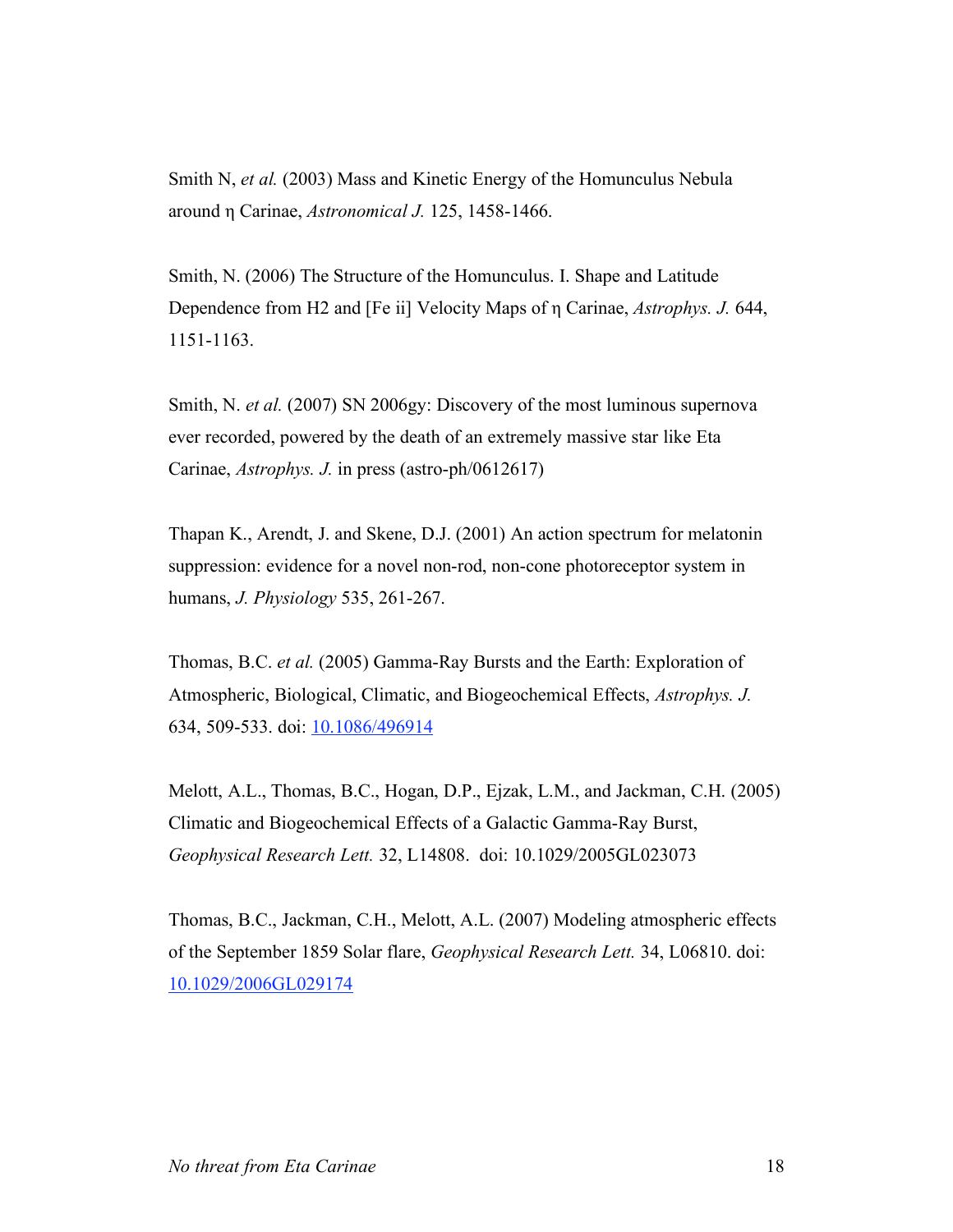WMO (World Meteorological Organization) (2003), Scientific Assessment of Ozone Depletion: 2002, Global Ozone Research and Monitoring Project – Report No. 47, Geneva.

Yao, W.-M. *et al.* (2006) Review of Particle Physics, *J. Phys. G: Nucl. Part. Phys*. 33, 1-1232. doi:10.1088/0954-3899/33/1/001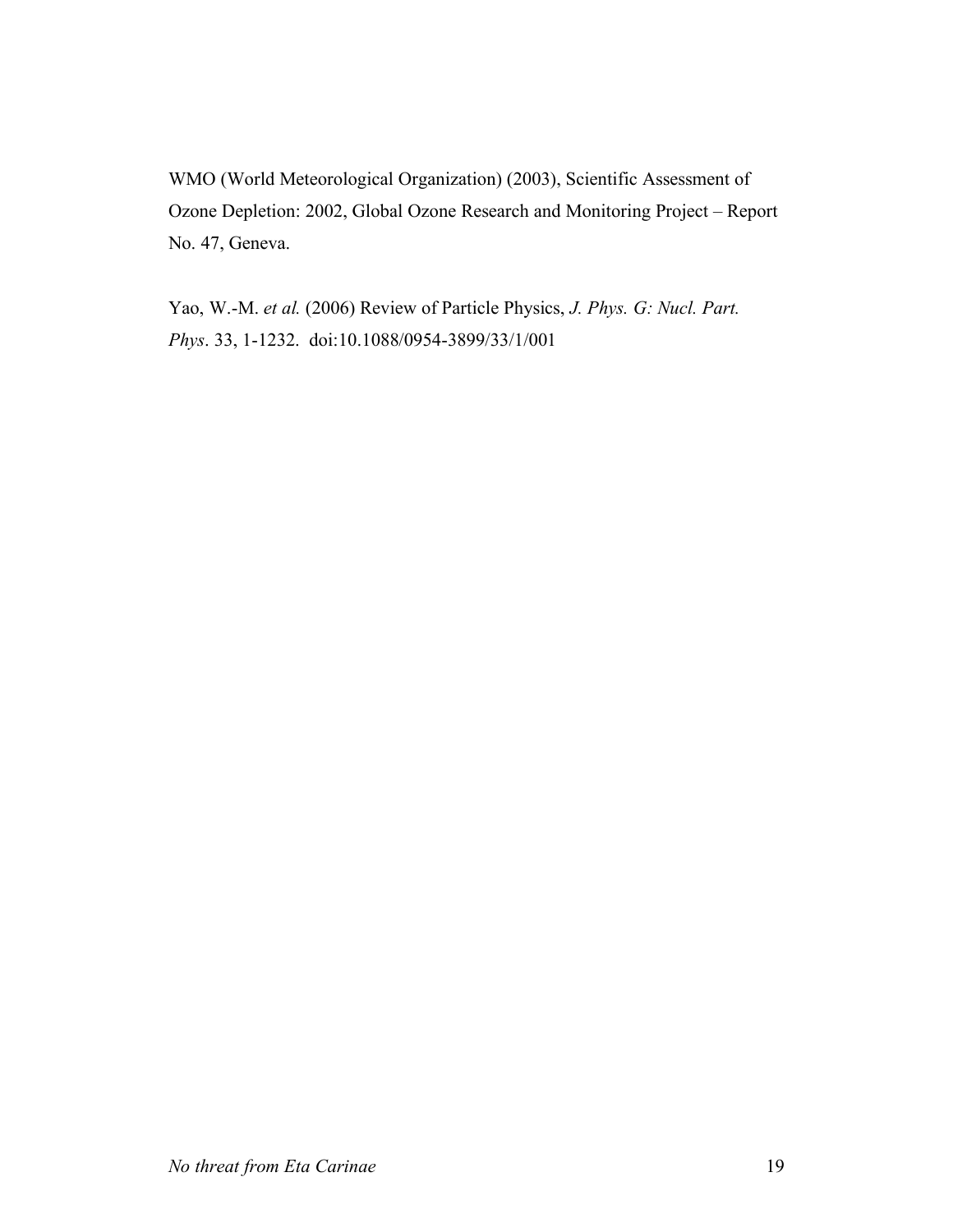

## Figure 1

Percent difference in profile NOy between perturbed and unperturbed run for the March case, at three months after the start of the event. Contour lines are at 10, 30, 50, and 60 percent.